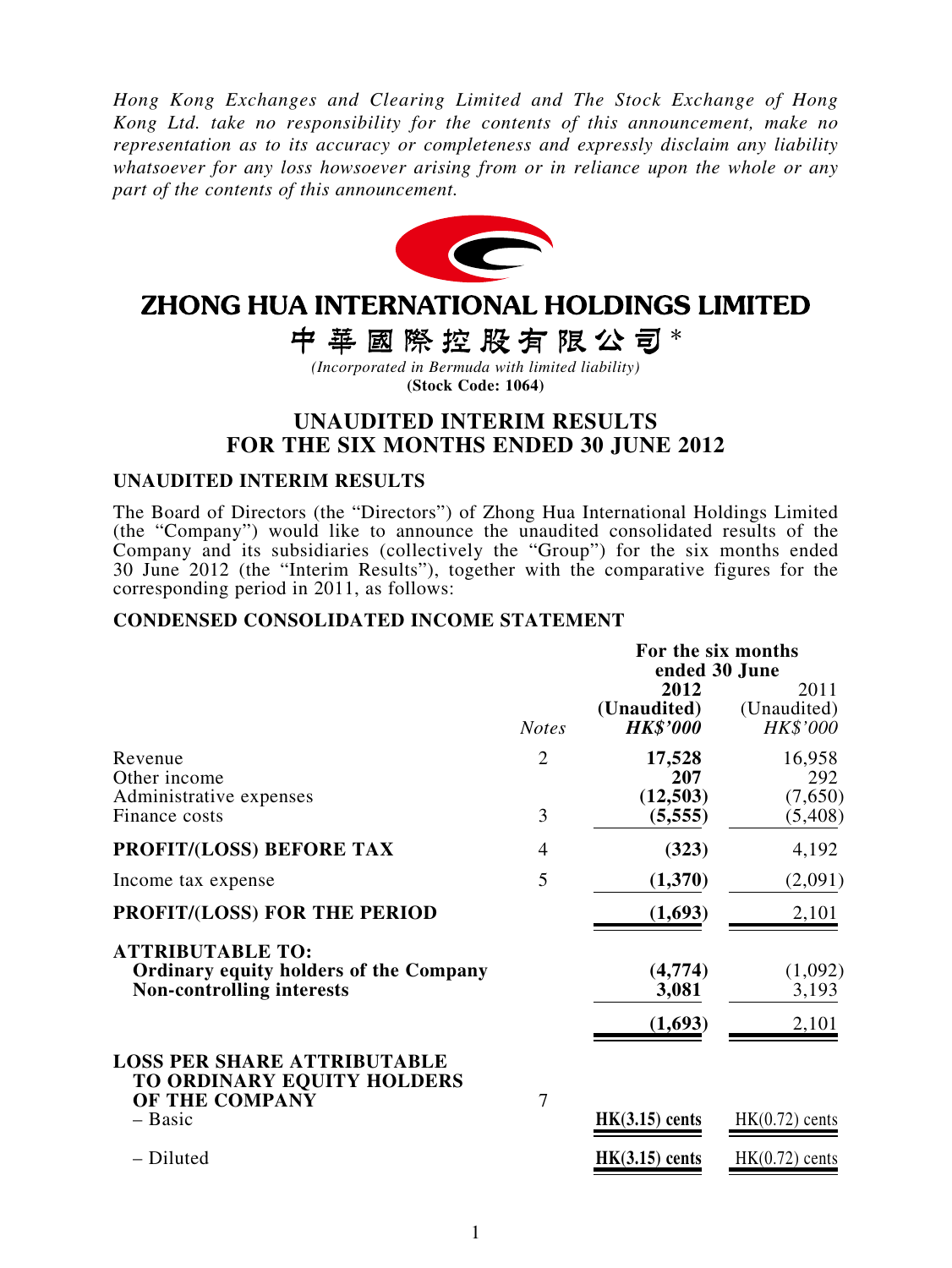# **CONDENSED CONSOLIDATED STATEMENT OF COMPREHENSIVE INCOME**

|                                        | For the six months |               |  |  |
|----------------------------------------|--------------------|---------------|--|--|
|                                        |                    | ended 30 June |  |  |
|                                        | 2012               | 2011          |  |  |
|                                        | (Unaudited)        | (Unaudited)   |  |  |
|                                        | <b>HK\$'000</b>    | HK\$'000      |  |  |
| Profit/(loss) for the period           | (1,693)            | 2,101         |  |  |
| Other comprehensive income/(expense)   |                    |               |  |  |
| Exchange differences on translation of |                    |               |  |  |
| foreign operations                     | (1,050)            | 39,361        |  |  |
| TOTAL COMPREHENSIVE INCOME/(EXPENSE)   |                    |               |  |  |
| <b>FOR THE PERIOD</b>                  | (2,743)            | 41,462        |  |  |
| Total comprehensive income/(expense)   |                    |               |  |  |
| attributable to:                       |                    |               |  |  |
| Ordinary equity holders of the Company | (5,824)            | 11,948        |  |  |
| Non-controlling interests              | 3,081              | 29,514        |  |  |
|                                        | (2,743)            | 41,462        |  |  |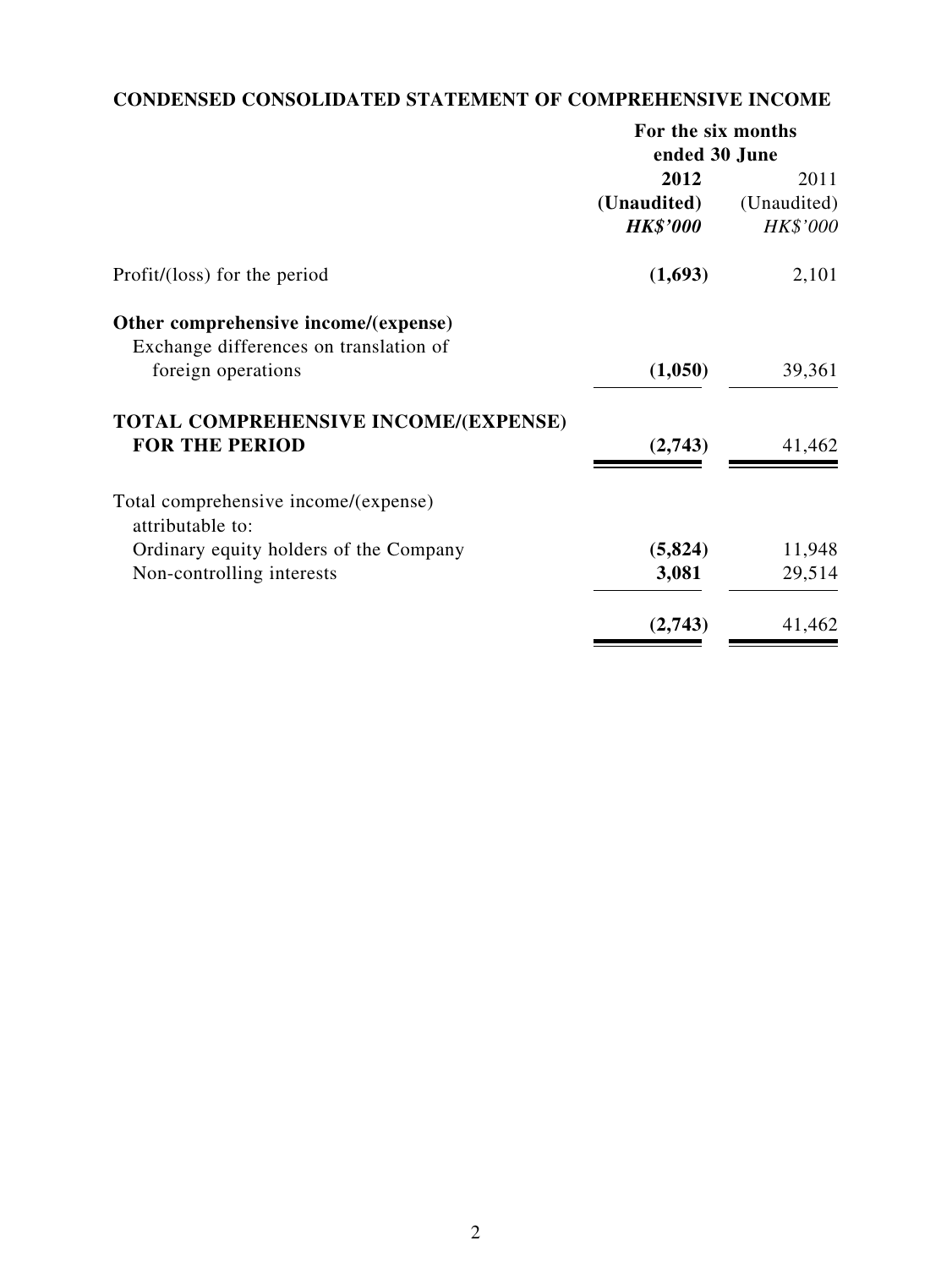## **CONDENSED CONSOLIDATED STATEMENT OF FINANCIAL POSITION**

|                                                                                                                                                                                   | <b>Notes</b> | 30 June<br>2012<br>(Unaudited)<br><b>HK\$'000</b>                | 31 December<br>2011<br>(Audited)<br>HK\$'000                    |
|-----------------------------------------------------------------------------------------------------------------------------------------------------------------------------------|--------------|------------------------------------------------------------------|-----------------------------------------------------------------|
| <b>NON-CURRENT ASSETS</b><br>Property, plant and equipment<br>Investment properties                                                                                               |              | 7,719<br>3,545,844                                               | 8,024<br>3,545,844                                              |
| Total non-current assets                                                                                                                                                          |              | 3,553,563                                                        | 3,553,868                                                       |
| <b>CURRENT ASSETS</b><br>Properties held for sales<br>Trade receivables<br>Deposits and other receivables<br>Cash and bank balances                                               | 8            | 40,702<br>11,757<br>15,296<br>19,395                             | 40,702<br>11,544<br>13,794<br>59,148                            |
| Total current assets                                                                                                                                                              |              | 87,150                                                           | 125,188                                                         |
| <b>CURRENT LIABILITIES</b><br>Trade payables<br>Tax payable<br>Other payables and accruals<br>Interest-bearing bank and other borrowings                                          | 9            | (2, 847)<br>(30, 368)<br>(41, 364)<br>(7, 185)                   | (246)<br>(28,998)<br>(85, 191)<br>(6,915)                       |
| Total current liabilities                                                                                                                                                         |              | (81,764)                                                         | (121, 350)                                                      |
| <b>NET CURRENT ASSETS</b>                                                                                                                                                         |              | 5,386                                                            | 3,838                                                           |
| <b>TOTAL ASSETS LESS</b><br><b>CURRENT LIABILITIES</b>                                                                                                                            |              | 3,558,949                                                        | 3,557,706                                                       |
| <b>NON-CURRENT LIABILITIES</b><br>Loan from a director<br>Due to a director<br>Long term other payables<br>Interest-bearing bank and other borrowings<br>Deferred tax liabilities |              | (78, 695)<br>(123, 351)<br>(122, 693)<br>(53, 821)<br>(737, 430) | (78, 695)<br>(115,599)<br>(122, 814)<br>(57, 466)<br>(737, 430) |
| Total non-current liabilities                                                                                                                                                     |              | (1, 115, 990)                                                    | (1,112,004)                                                     |
| Net assets                                                                                                                                                                        |              | 2,442,959                                                        | 2,445,702                                                       |
| <b>EQUITY</b><br>Equity attributable to equity holders<br>of the Company                                                                                                          |              |                                                                  |                                                                 |
| Issued capital<br>Reserves                                                                                                                                                        |              | 15,140<br>749,170                                                | 15,140<br>754,994                                               |
| Non-controlling interests                                                                                                                                                         |              | 764,310<br>1,678,649                                             | 770,134<br>1,675,568                                            |
| <b>Total equity</b>                                                                                                                                                               |              | 2,442,959                                                        | 2,445,702                                                       |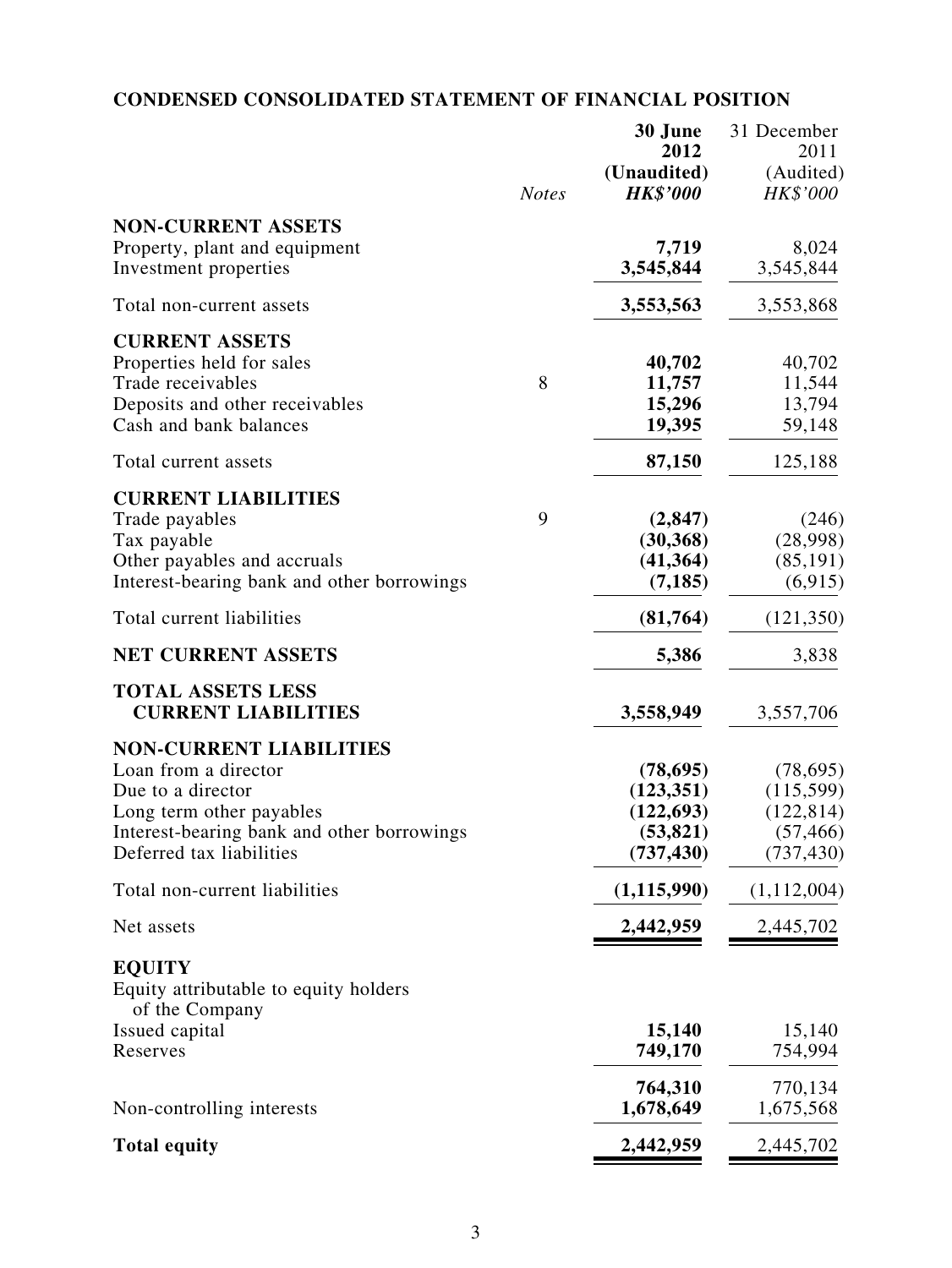*Notes:*

#### **1. BASIS OF PREPARATION AND SIGNIFICANT ACCOUNTING POLICIES**

The condensed consolidated interim financial statements are prepared in accordance with Hong Kong Accounting Standard ("HKAS") 34 "Interim Financial Reporting". The accounting policies and basis of preparation adopted in the preparation of the interim financial statements are the same as those used in the annual financial statements for the year ended 31 December 2011, except in relation to the following new and revised Hong Kong Financial Reporting Standards ("HKFRSs") which also include HKASs and Interpretations, that affect the Group and are mandatory for the accounting period beginning on or after 1 January 2012:

| <b>HKFRS 1 Amendments</b> | Amendments to HKFRS 1 First-time Adoption of<br>Hong Kong Financial Reporting Standards – Severe<br><i>Hyperinflation and Removal of Fixed Dates for</i> |
|---------------------------|----------------------------------------------------------------------------------------------------------------------------------------------------------|
|                           | <b>First-time Adopters</b>                                                                                                                               |
| <b>HKFRS 7 Amendments</b> | Amendments to HKFRS 7 Financial Instruments:                                                                                                             |
|                           | Disclosures – Transfers of Financial Assets                                                                                                              |
| <b>HKAS</b> 12 Amendments | Amendments to HKAS 12 Income Taxes - Deferred                                                                                                            |
|                           | Tax: Recovery of Underlying Assets                                                                                                                       |

The adoption of these new and revised HKFRSs had no material effect on how the results and financial position for the current or prior accounting periods have been prepared and presented. Accordingly, no prior period adjustment has been required.

The Group has not applied the following new and revised HKFRSs, that have been issued but are not yet effective, in these interim financial statements.

| <b>HKFRS 1 Amendments</b>          | Amendment to HKFRS 1 First-time Adoption of Hong                       |
|------------------------------------|------------------------------------------------------------------------|
|                                    | Kong Financial Reporting Standards-Government Loans <sup>2</sup>       |
| <b>HKFRS 7 Amendments</b>          | Amendments to HKFRS 7 Financial Instruments:                           |
|                                    | Disclosures - Offsetting Financial Assets and                          |
|                                    | Financial Liabilities <sup>2</sup>                                     |
| <b>HKFRS 9</b>                     | Financial Instruments <sup>4</sup>                                     |
| HKFRS 10                           | Consolidated Financial Statements <sup>2</sup>                         |
| <b>HKFRS 11</b>                    | Joint Arrangements <sup>2</sup>                                        |
| HKFRS 12                           | Disclosure of Interests in Other Entities <sup>2</sup>                 |
| <b>HKFRS 13</b>                    | Fair Value Measurement <sup>2</sup>                                    |
| <b>HKAS 1 Amendments</b>           | Amendment to HKAS 1 Presentation of Financial                          |
|                                    | Statements - Presentation of Items of Other                            |
|                                    | Comprehensive Income <sup>1</sup>                                      |
| HKAS 19 (2011)                     | Employee Benefits <sup>2</sup>                                         |
| HKAS 27 (2011)                     | Separate Financial Statements <sup>2</sup>                             |
| HKAS 28 (2011)                     | Investments in Associates and Joint Ventures <sup>2</sup>              |
| <b>HKAS 32 Amendments</b>          | Amendments to HKAS 32 Financial Instruments:                           |
|                                    | Presentation - Offsetting Financial Assets and                         |
|                                    | Financial Liabilities <sup>3</sup>                                     |
| HK(IFRIC)-Int 20                   | Stripping Costs in the Production Phase of a Surface Mine <sup>2</sup> |
| <b>Annual Improvements Project</b> | Annual Improvements to HKFRSs 2009-2011 Cycle <sup>2</sup>             |
|                                    |                                                                        |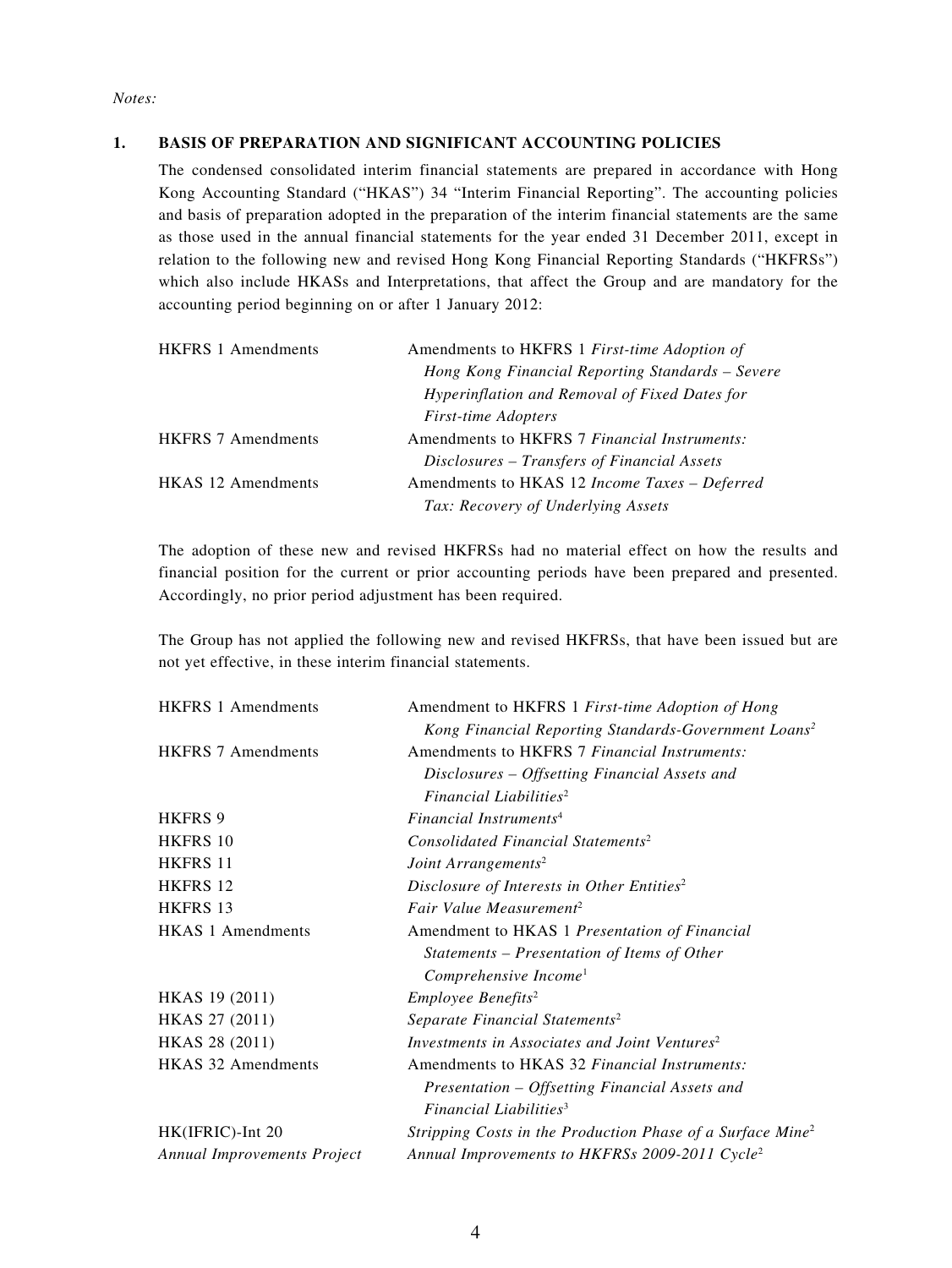- <sup>1</sup> Effective for annual periods beginning on or after 1 July 2012
- <sup>2</sup> Effective for annual periods beginning on or after 1 January 2013
- <sup>3</sup><br>Effective for annual periods beginning on or after 1 January 2015<br>Effective for annual periods beginning on or after 1 January 2015
- <sup>4</sup> Effective for annual periods beginning on or after 1 January 2015

The Group is in the process of making an assessment of the impact of these new and revised HKFRSs upon initial application. So far, the Group considers that these new and revised HKFRSs, if become effective, are unlikely to have a significant impact on the Group's results operations and financial position.

#### **2. OPERATING SEGMENT INFORMATION**

For management purposes, the Group is organised into business units based on their services and two reportable operating segments as follows:

- (a) the property investment segment, which invests in properties located in the Mainland of the People's Republic of China ("Mainland China") for rental income potential; and
- (b) the corporate and other segment, which provides management services to group companies.

The accounting policies of the operating segments are the same as those described in the Group's financial statements for the year ended 31 December 2011.

No geographical segment information is presented as over 90% of the Group's revenue is derived from customers based in Mainland China.

The following table presents revenue and results information for the Group's operating segments:

#### **For the six months ended 30 June**

|                              | <b>Property investment</b> |             | Corporate and others |             | <b>Total</b>    |             |
|------------------------------|----------------------------|-------------|----------------------|-------------|-----------------|-------------|
|                              | 2012                       | 2011        | 2012                 | 2011        | 2012            | 2011        |
|                              | (Unaudited)                | (Unaudited) | (Unaudited)          | (Unaudited) | (Unaudited)     | (Unaudited) |
|                              | <b>HK\$'000</b>            | HK\$'000    | <b>HK\$'000</b>      | HK\$'000    | <b>HK\$'000</b> | HK\$'000    |
| Segment revenue:             |                            |             |                      |             |                 |             |
| Sales to external customers  | 17,528                     | 16,958      |                      |             | 17,528          | 16,958      |
| Segment results              | 10,435                     | 13,467      | (5, 410)             | (4,159)     | 5,025           | 9,308       |
| Other income                 |                            |             |                      |             | 207             | 292         |
| Finance costs                |                            |             |                      |             | (5,555)         | (5,408)     |
| Profit/(loss) before tax     |                            |             |                      |             | (323)           | 4,192       |
| Income tax expense           |                            |             |                      |             | (1,370)         | (2,091)     |
| Profit/(loss) for the period |                            |             |                      |             | (1,693)         | 2,101       |

#### **Information about major customers**

For the six months ended 30 June 2012 (the "Period"), aggregate revenue from four customers (2011: four) with each of whom transactions had exceeded 10% of the Group's total revenue amounted to approximately HK\$17,528,000 (2011: HK\$16,958,000).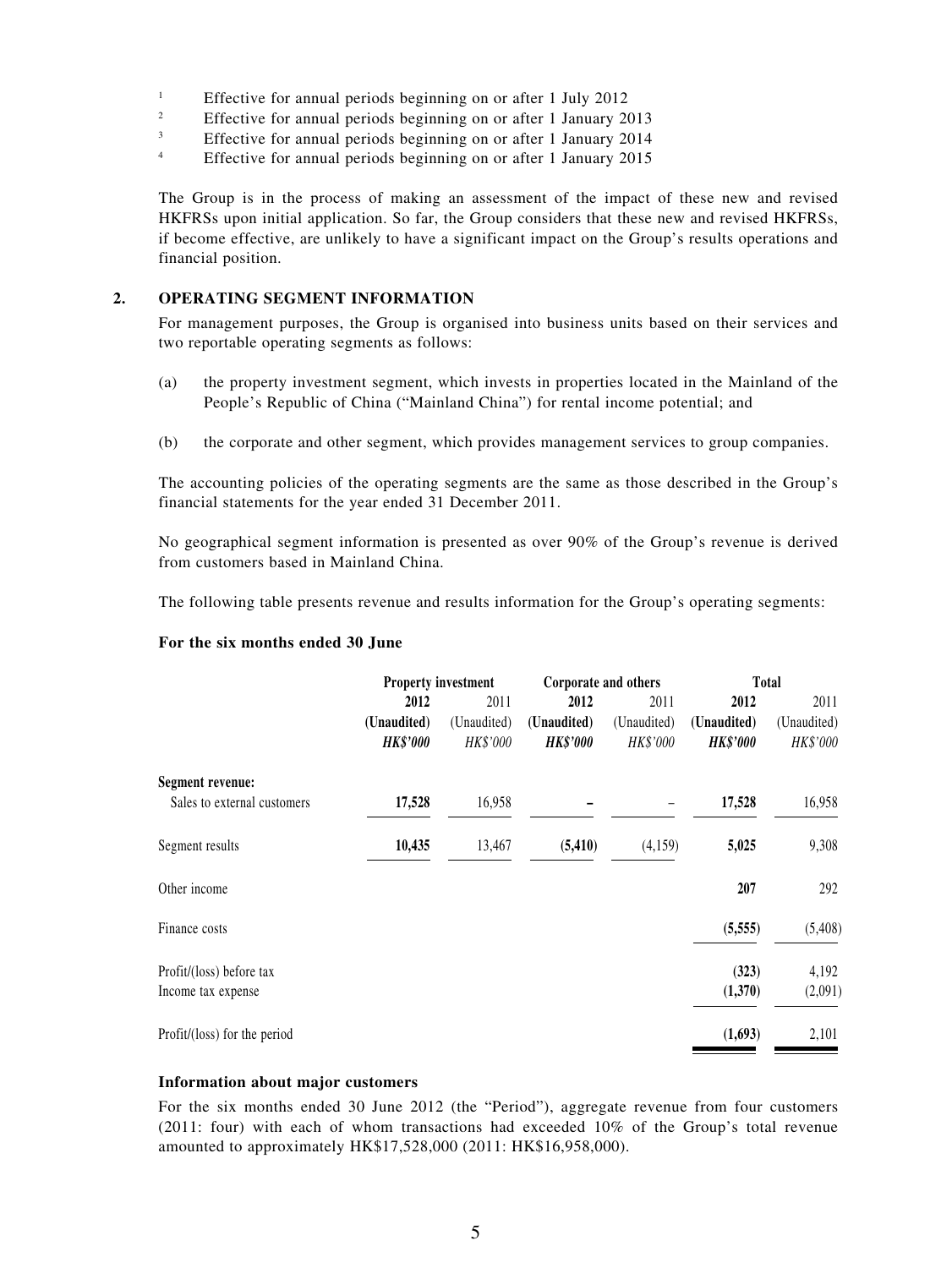#### **3. FINANCE COSTS**

|                      | For the six months |             |  |
|----------------------|--------------------|-------------|--|
|                      | ended 30 June      |             |  |
|                      | 2012               | 2011        |  |
|                      | (Unaudited)        | (Unaudited) |  |
|                      | <b>HK\$'000</b>    | HK\$'000    |  |
| Interest on:         |                    |             |  |
| Bank loans           | 2,459              | 2,417       |  |
| Finance lease        | 19                 | 14          |  |
| Loan from a director | 3,077              | 2,977       |  |
|                      | 5,555              | 5,408       |  |

#### **4. PROFIT/(LOSS) BEFORE TAX**

The Group's profit/(loss) before tax is arrived at after charging/(crediting):

|                   | For the six months<br>ended 30 June |             |  |
|-------------------|-------------------------------------|-------------|--|
|                   | 2012                                | 2011        |  |
|                   | (Unaudited)                         | (Unaudited) |  |
|                   | <b>HK\$'000</b>                     | HK\$'000    |  |
| Depreciation      | 305                                 | 589         |  |
| Interest income   | (16)                                | (15)        |  |
| Net rental income | (17,528)                            | (16,958)    |  |

#### **5. INCOME TAX EXPENSE**

|                           |                 | For the six months |  |  |
|---------------------------|-----------------|--------------------|--|--|
|                           |                 | ended 30 June      |  |  |
|                           | 2012            | 2011               |  |  |
|                           | (Unaudited)     | (Unaudited)        |  |  |
|                           | <b>HK\$'000</b> | HK\$'000           |  |  |
| Provision for the period: |                 |                    |  |  |
| Elsewhere                 | 1,370           | 2,091              |  |  |

No provision for Hong Kong profits tax had been made as the Group did not generate any taxable profits in Hong Kong during the Period (2011: Nil).

Taxes on profits assessable elsewhere have been calculated at the rates of tax prevailing in the countries in which the Group operates, based on existing legislation, interpretations and practices in respect thereof. The subsidiaries established in Mainland China are subject to income taxes at the rate of 25% (2011: 25%).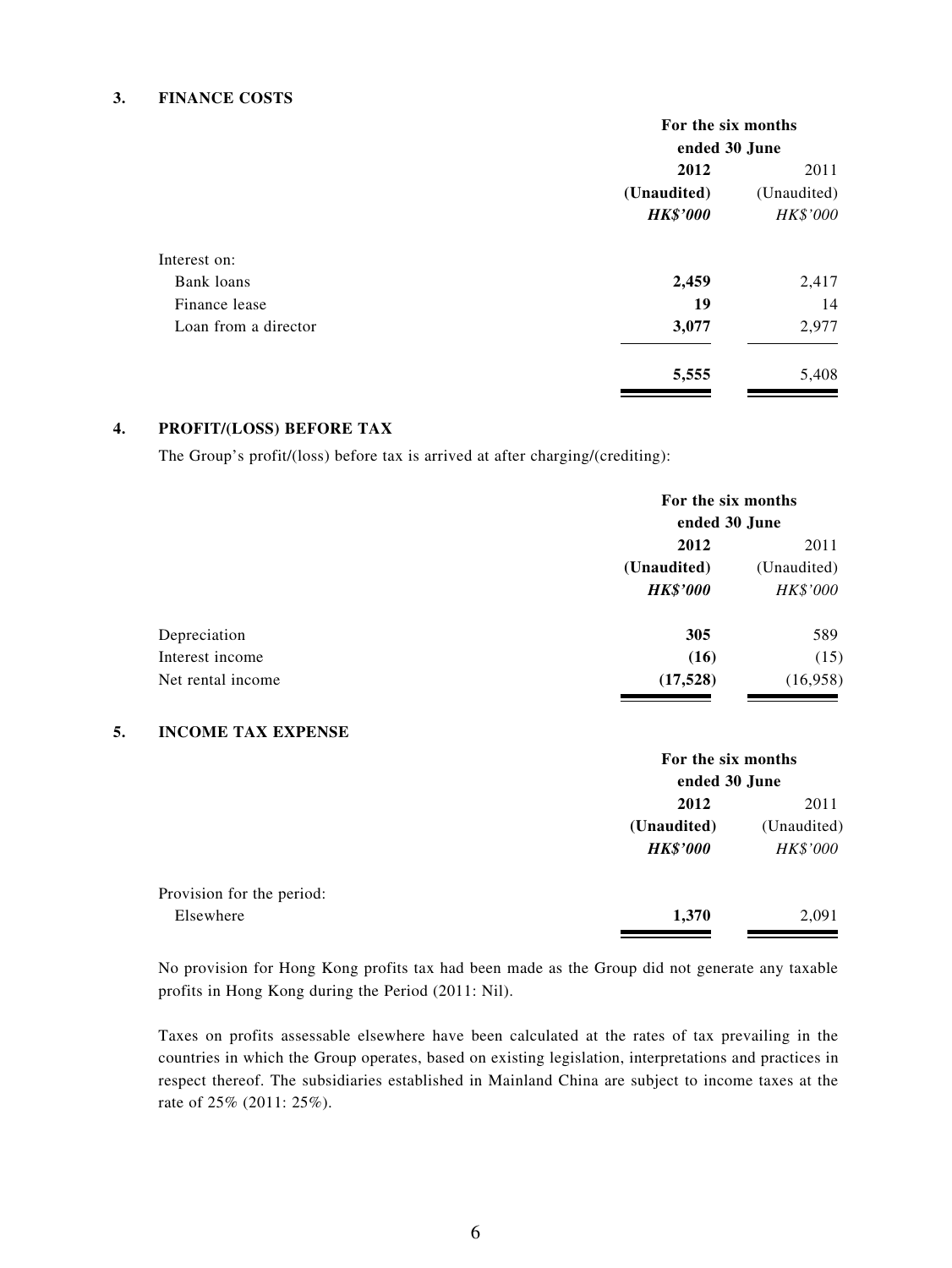#### **6. INTERIM DIVIDEND**

The Directors do not recommend the payment of an interim dividend for the Period (2011: Nil).

#### **7. LOSS PER SHARE ATTRIBUTABLE TO ORDINARY EQUITY HOLDERS OF THE COMPANY**

The calculation of basic loss per share for the Period is based on the loss attributable to ordinary equity holders of the Company of HK\$4,774,000 (2011: HK\$1,092,000) and the weighted average number of 151,404,130 (2011: 151,404,130) ordinary shares in issue during the Period.

During the six months ended 30 June 2012 and 2011, the Group had no potentially dilutive ordinary shares in issue.

#### **8. TRADE RECEIVABLES**

An aged analysis of the Group's trade receivables at the end of the reporting period is as follows:

| 30 June 2012<br>(Unaudited) |            | 31 December 2011<br>(Audited) |      |
|-----------------------------|------------|-------------------------------|------|
| <b>HK\$'000</b>             | $\%$       | HK\$'000                      | $\%$ |
| 11,757                      | <b>100</b> | 6,004                         | 52   |
|                             |            | 3,690                         | 32   |
|                             |            | 1,850                         | 16   |
| 11,757                      | <b>100</b> | 11,544                        | 100  |
|                             |            |                               |      |

The Group generally grants a credit term of 3 months to 12 months to its customers.

The age of the Group's trade receivables is based on the date of recognition of turnover and the due date of instalments as stipulated in the sales contracts.

#### **9. TRADE PAYABLES**

An aged analysis of the Group's trade payables at the end of the reporting period is as follows:

| 30 June 2012<br>(Unaudited) |            | 31 December 2011<br>(Audited) |      |
|-----------------------------|------------|-------------------------------|------|
| <b>HK\$'000</b>             | $\%$       | HK\$'000                      | $\%$ |
| 2,608                       | 92         | 7                             | 3    |
| 239                         | 8          | 239                           | 97   |
| 2,847                       | <b>100</b> | 246                           | 100  |
|                             |            |                               |      |

The age of the Group's trade payables is based on the date of the goods received or services rendered.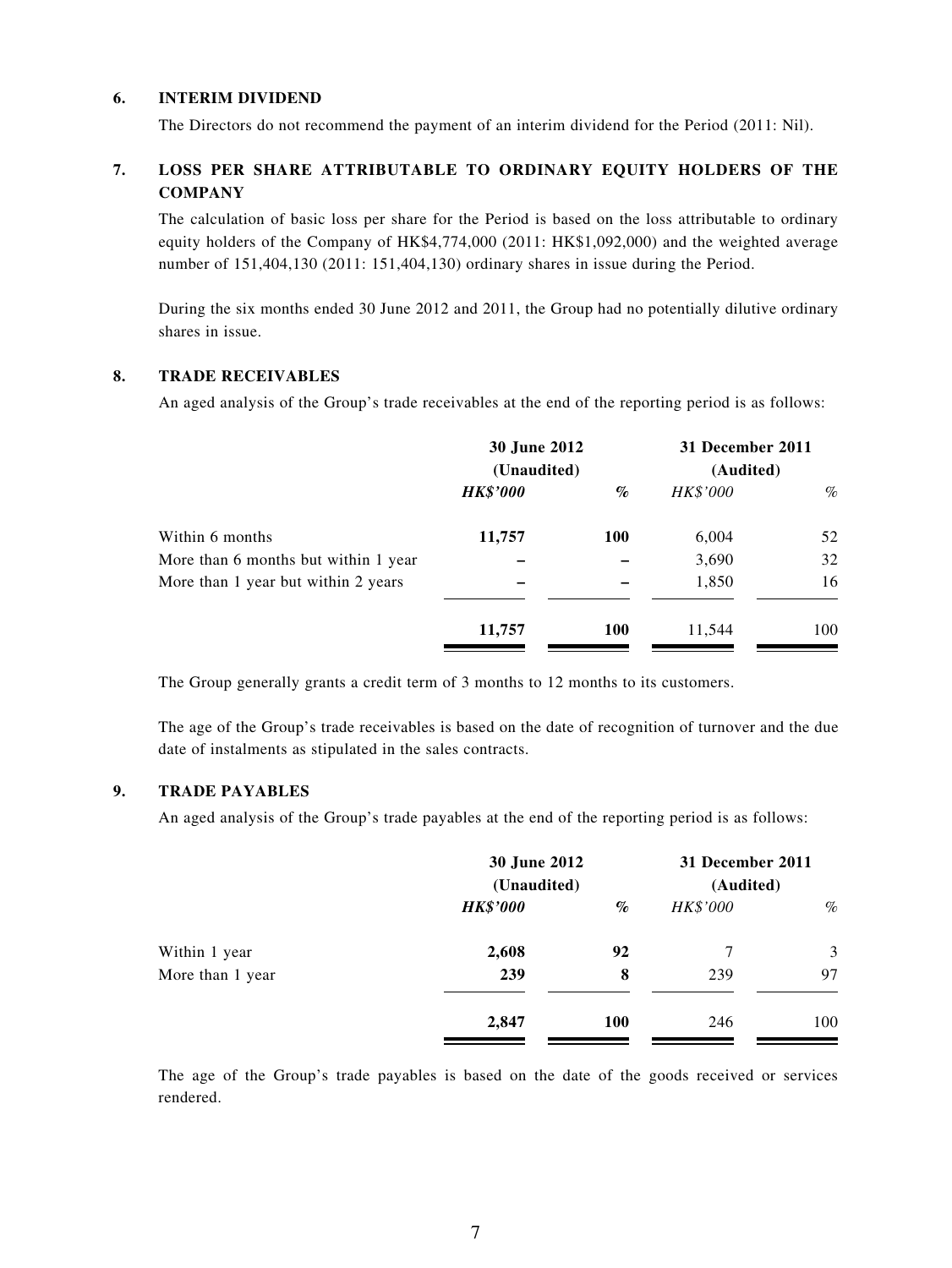### **REVIEW OF RESULTS**

The Group's consolidated turnover for the Period was HK\$17.53 million, which is almost the same level compared with the same period last year (30 June 2011: HK\$16.96 million). The Group's loss for the Period was HK\$1.69 million (30 June 2011: profit of HK\$2.10 million), which was mainly attributable to the increase in administrative expenses from HK\$7.65 million to HK\$12.50 million during the Period. The Group's loss attributable to equity shareholders was HK\$4.77 million for the Period (30 June 2011: HK\$1.09 million).

#### **BUSINESS REVIEW**

The Company is an investment holding Company. Its subsidiaries are principally engaged in property investment and development in Mainland China and has two property interests, one in Chongqing (重慶市) and the other in Guangzhou (廣州市).

Guang Yu Square (港渝廣場), a 16-storey plus a basement commercial building, is situated at the most prime commercial area at Chaotianmen (朝天門), Yuzhong District (渝中區), Chongqing (重慶市). Chaotianmen is one of the major clothing wholesale points in Chongqing while Guang Yu Square is the most popular clothing and footwear wholesale centre in the region. The Group has 100% interest in 7 floors of and 60% interest in the basement of Guang Yu Square with a total gross floor area of approximately 26,500 sq.m. and all of them are almost fully let. The Group is contemplating plan for repurchases of two additional floors which were sold to individual occupiers some years ago.

The property interest in Guangzhou (廣州市) is situated at the most prime commercial area in Yuexiu District (越秀區) with a total site area of approximately 22,800 sq.m. It is planned that the development site will be developed into a versatile grade A commercial building complex with wholesale and exhibition hall facilities having a total gross floor area of approximately 234,000 sq.m. and with an objective to be the landmark of the Yuexiu District. The development site is comprised of three contiguous land parcels located at the east of Jiefang Road South (解放南路), to the south of Daxin Road (大新路), to the north of Yede Road (一德路) and to the west of Xieen Road (謝恩里), Yuexiu District and is wholly owned by Guangzhou Zheng Da Real Estate Development Company Limited (廣州市正大房地產開發有限公司) ("Guangzhou Zheng Da") which in turn Zheng Da Real Estate Development Co, Ltd. ("Zheng Da") (a Hong Kong incorporated private company controlled by the Company's largest single shareholder and its associates) has 100% interest.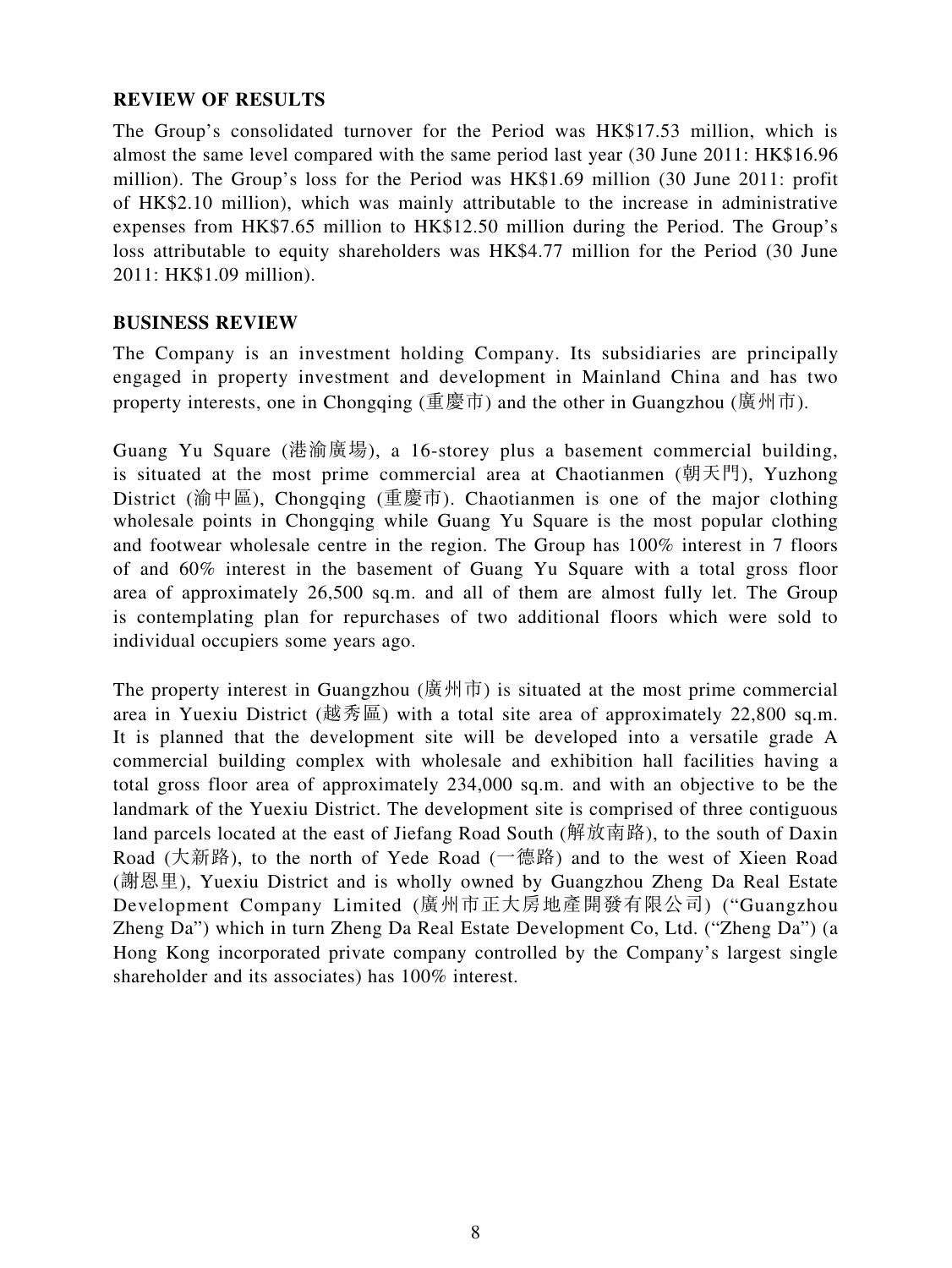Guangzhou Zheng Da was set up as a Sino-foreign joint venture by Zheng Da as the foreign partner and a third party as the Sino partner in Guangzhou in December 1993. Since its formation the Sino partner has not provided any capital or management support to Guangzhou Zheng Da to a material extent. Pursuant to the terms of the Enforcement Rules of the Joint Venture Agreement (合作合同實施細則) (the "Enforcement Rules") executed in 1994, the Sino partner agreed to surrender its entire interest in Guangzhou Zheng Da except those benefits specified in the Enforcement Rules and therefore Zheng Da assumed 100% interest in Guangzhou Zheng Da.

The Group acquired an 25% indirect interest in Zheng Da in December 2007 while the remaining 75% interest to be completed by the Group not later than 30 June 2013 at an aggregate consideration of RMB1,361,100,000 (approximately HK\$1,546,705,000). Details of the intended acquisition, including terms and conditions, consideration and settlement mechanism, and their amendments thereafter were disclosed in the Company's circular dated 26 November 2007 and the Company's announcements dated 31 March 2009, 29 June 2009, 17 December 2009, 22 June 2010, 24 June 2011 and 28 June 2012 (primarily refers to the deferment of the long stop date for completion of the acquisition from 31 March 2009 to 30 June 2013).

The development project was initially planned to be completed within a period of 15 years but its progress was interrupted by the modifications of municipal planning from time to time in the past years. Pursuant to the terms of the relevant joint venture agreement, the joint venture period of Guangzhou Zheng Da is from 31 December 1993 to 31 December 2008 and can be further extended at the request of either foreign or Sino partner upon maturity. In December 2008, both Guangzhou Zheng Da and its foreign partner, Zheng Da, agreed to extend the joint venture period by 15 years with effect from 1 January 2009 but its Sino partner withheld its consent to such extension. As such, Guangzhou Zheng Da filed a petition at the Yuexiu District People's Court (越秀區人民法院) in late December 2008 demanding for disqualification of the Sino partnership of the subject joint venture. Judgment was obtained in July 2009 with rulings endorsing the forfeiture of the partnership qualification and legal entitlements of the Sino partner in the joint venture. The Sino partner then filed an appeal petition (the "Appeal") at the Guangzhou Municipal Middle People's Court (廣州市中級人民法院) in August 2009 and an hearing was made in October 2009. Both Guangzhou Zheng Da and Zheng Da have not yet received any notice of judgement or written judgment in respect of the Appeal from the relevant authority to-date. Details of the developments of the Appeal were disclosed in the Company's announcement dated 28 June 2012 and Company's 2011 annual report.

Pending for re-developing into a commercial complex, the development site is presently comprised of a 2-storey non-permanent commercial podium and a car park for loading and offloading inventory. With a history of over one century for footwear business in the area surrounding the development site, the commercial podium is the most popular footwear wholesale centre in Guangzhou.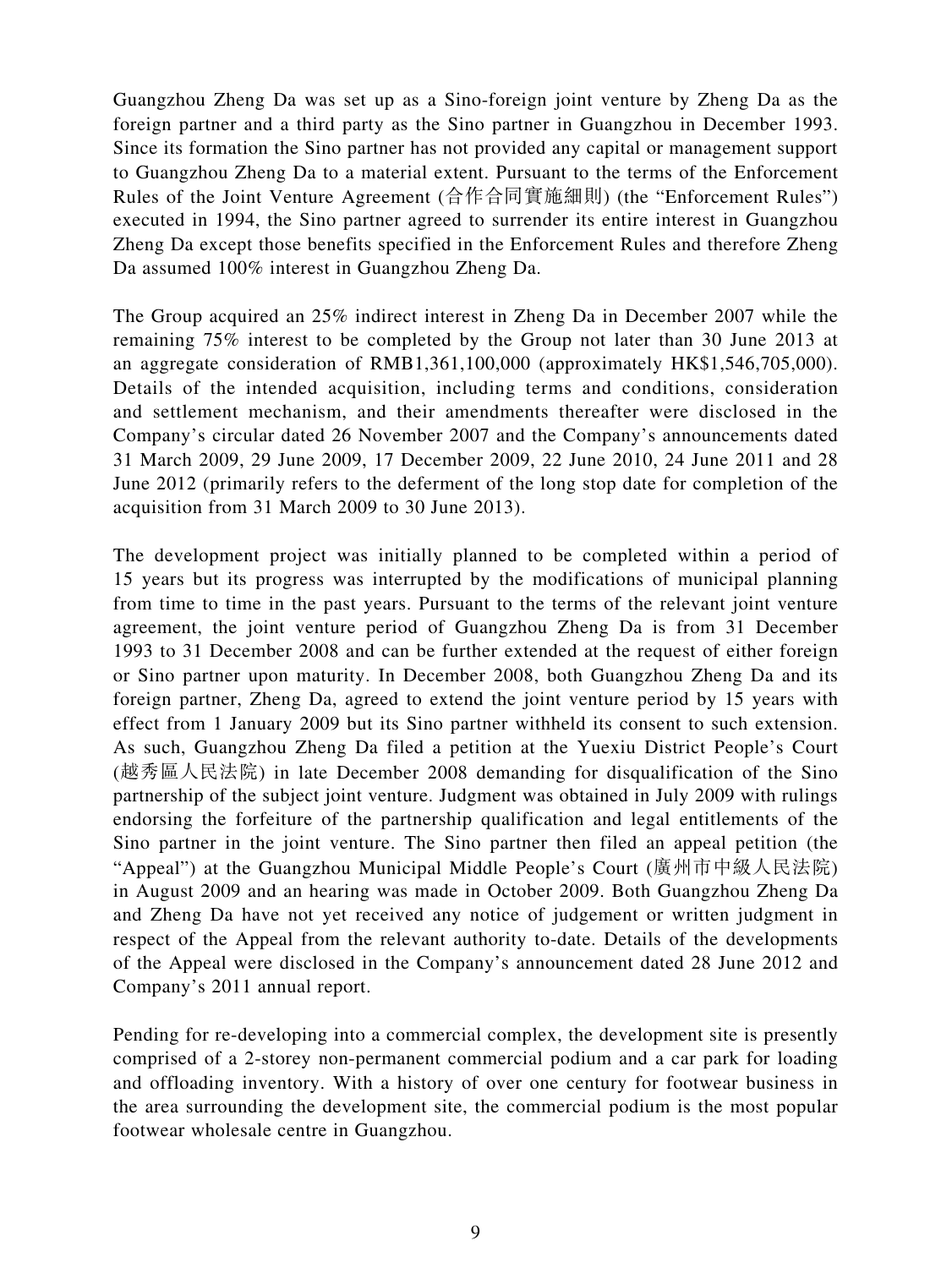### **FINANCIAL REVIEW**

### **Liquidity and financial resources**

The Group generally financed its businesses with internally generated cash flows and banking facilities during the Period. Cash and bank balances of the Group as at 30 June 2012 amounted to HK\$19.40 million (31 December 2011: HK\$59.15 million). As at 30 June 2012 and 31 December 2011, there were no pledged deposits.

As at 30 June 2012, the Group had outstanding borrowings of approximately HK\$139.71 million (31 December 2011: HK\$185.08 million) comprising interest-bearing bank loans amounted to HK\$60.40 million (31 December 2011: HK\$63.69 million), finance lease payable amounted to HK\$0.61 million (31 December 2011: HK\$0.69 million), and loan from a director amounted to HK\$78.70 million (31 December 2011: HK\$78.70 million). As at 31 December 2011, the Group also included certain long term other payables of HK\$42 million as its outstanding borrowings. Of the Group's interest-bearing bank loans, 12%, 13%, 55% and 20% respectively were repayable within one year or on demand, in the second year, in the third to fifth years, inclusive and beyond five years.

As at 30 June 2012, the secured bank loans of HK\$60.40 million (31 December 2011: HK\$63.69 million) and the finance lease payables of HK\$0.61 million (31 December 2011: HK\$0.69 million) of the Group bore interest at floating interest rate and fixed interest rate, respectively. The secured bank loan of HK\$14.94 million (31 December 2011: HK\$16.10 million) and finance lease payables of the Group are denominated in Hong Kong dollars. HK\$45.46 million (31 December 2011: HK\$47.59 million) of the secured bank loans are denominated in Renminbi.

The Group's gearing ratio as at 30 June 2012 was 0.04 (31 December 2011: 0.04), calculated based on the Group's interest-bearing bank and other borrowings and loan from a director of HK\$139.71 million (31 December 2011: HK\$143.08 million) over total assets of HK\$3,640.71 million (31 December 2011: HK\$3,679.06 million). The Group's gearing was maintained at a relatively low level during the Period.

#### **Currency structure**

The Group had limited exposure to foreign exchange rate fluctuations as most of its transactions, including borrowings, were mainly conducted in Hong Kong dollars or Renminbi and the exchange rates of these currencies were relatively stable throughout the Period.

#### **Pledge of assets**

The Group had utilized bank loan facilities amounting to approximately HK\$60.40 million (31 December 2011: HK\$63.69 million) as at 30 June 2012. The loans were charged by the Group's investment properties and corporate guarantee executed by the Company.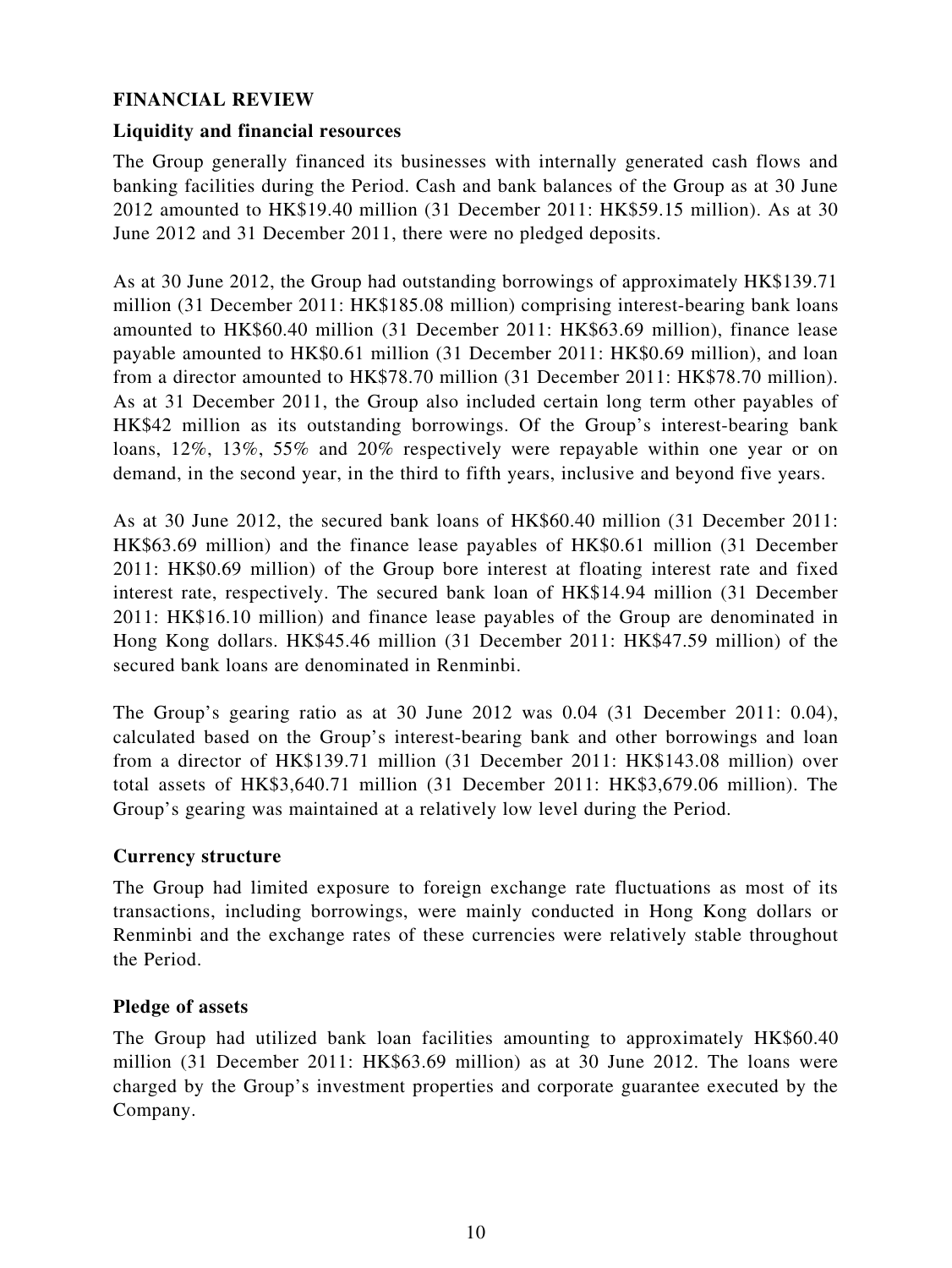### **Contingent liabilities**

As at 30 June 2012, guarantees given for mortgage loans granted by banks to certain purchasers of the Group's properties amounted to HK\$0.14 million (31 December 2011: HK\$0.14 million).

### **EMPLOYEES AND REMUNERATION POLICY**

The total staff cost for the Period was HK\$1.77 million. The Group employed about 20 full time staff in Hong Kong, Chongqing and Guangzhou as at 30 June 2012. Employees are remunerated according to the nature of their job and market trend, with built-in merit components incorporated in the annual increment to reward and motivate individual performance. In Chongqing and Guangzhou, the Group provided staff welfare and bonuses to its employees in accordance with the prevailing labour law. In Hong Kong, other staff benefits included medical schemes, Mandatory Provident Fund Scheme and employee share option scheme.

#### **PROSPECTS**

Despite the State Council has been taking stricter measures to cool down the booming property market in most cities, the Group remains optimistic in the development potential and prospects of the property market in Mainland China in the medium to long term spectrum. The Group also considers that the location spread of its investment property projects in Chongqing, the capital city of the western China, and Guangzhou, the capital city of the southern China, may, to a better extent, diversify the business risks of different economic magnitude of the two regions. As such, the investment properties in Chongqing and Guangzhou generated about 40% and 60% of the Group's total revenue respectively during the year under review.

The Group expects that the investment potential of the Guang Yu Square (港渝廣場) will be further improved in the medium term, as the Chongqing Municipal Government has been undergoing a major urban re-development (城市改造工程) at Chaotianmen (朝天門) so that most old and poorly managed buildings surrounding the Guang Yu Square will be demolished in coming years. To couple with this major urban redevelopment, the Group is prepared to refurbish the Guang Yu Square to upgrade its facilities and exterior design.

The development project in the Yuexiu District (越秀區), Guangzhou (廣州市) was intended to be completed in 2014 but the construction schedule is deferred pending the outcome of rulings of the Appeal. Meantime, the non-permanent commercial podium at the development site continues to operate as a footwear wholesale centre and to contribute 60% of the Group's total revenue.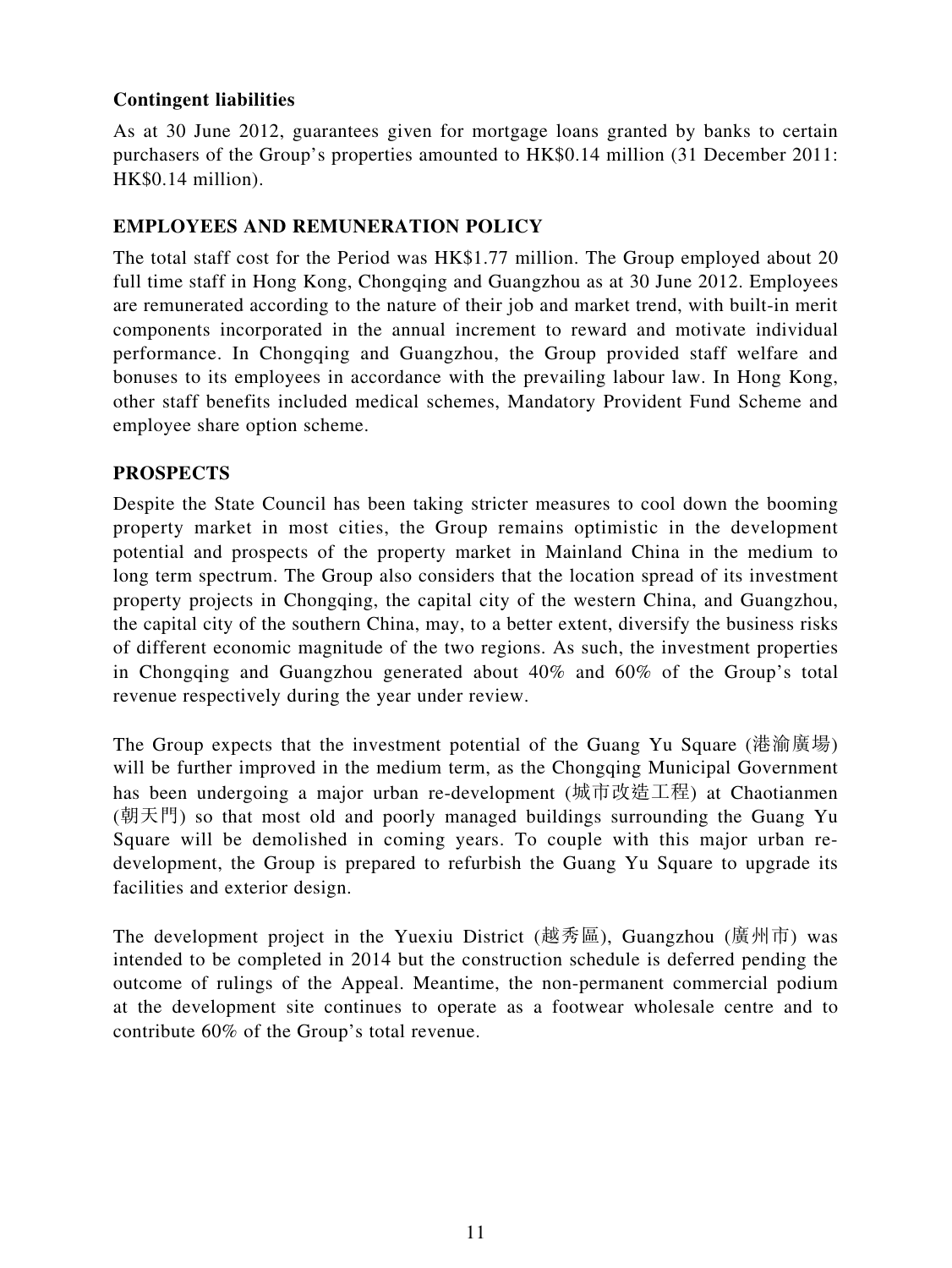Amid the forthcoming presidential election in the United States in late 2012, it is anticipated that the United States government will continue the quantitative easing policies in both fiscal and monetary sectors in order to boost its domestic economy. The European Community nations will take similar measures to stabilize the impact of the sovereign debt crisis and to maintain the market interest rates at an extremely low level. It is anticipated that the western economy will continue to enjoy a low interest rate environment with modest inflationary pressure in the forthcoming two years.

In Mainland China, the Government had been relaxing the money supply in the market by reducing the deposit reserve ratio and standard loan interest rate since early 2012. This may help to alleviate the extremely tight money flow in the market but the Government's determination on combating property prices remains. Having considered these matters, the Directors will keep on a cautious approach in its property development projects on hand and re-mapping its business directions for the coming three years and are of the view that the Group should diversify its business. It is foreseen that the engagement in renewable energy and related industries will be a new business model all over the world in the forthcoming years.

The tight money flow in the Mainland China market may not hit the Group's financial position to a material extent given of its strong asset backing and low gearing ratio. Instead, the Group may further lever on these advantages to explore new business opportunities in 2012 and 2013. In particular, the Directors will strengthen its management expertise and redeploy the Group's resources for meeting these new challenges.

Looking ahead, the Directors are confident and optimistic about the Group's future prospects.

### **CODE ON CORPORATE GOVERNANCE PRACTICE**

In the opinion of the Directors, the Company complied with the Code on Corporate Governance Practice (the "Code") as set out in Appendix 14 of the Listing Rules from time to time throughout the Period, except for the following deviation: